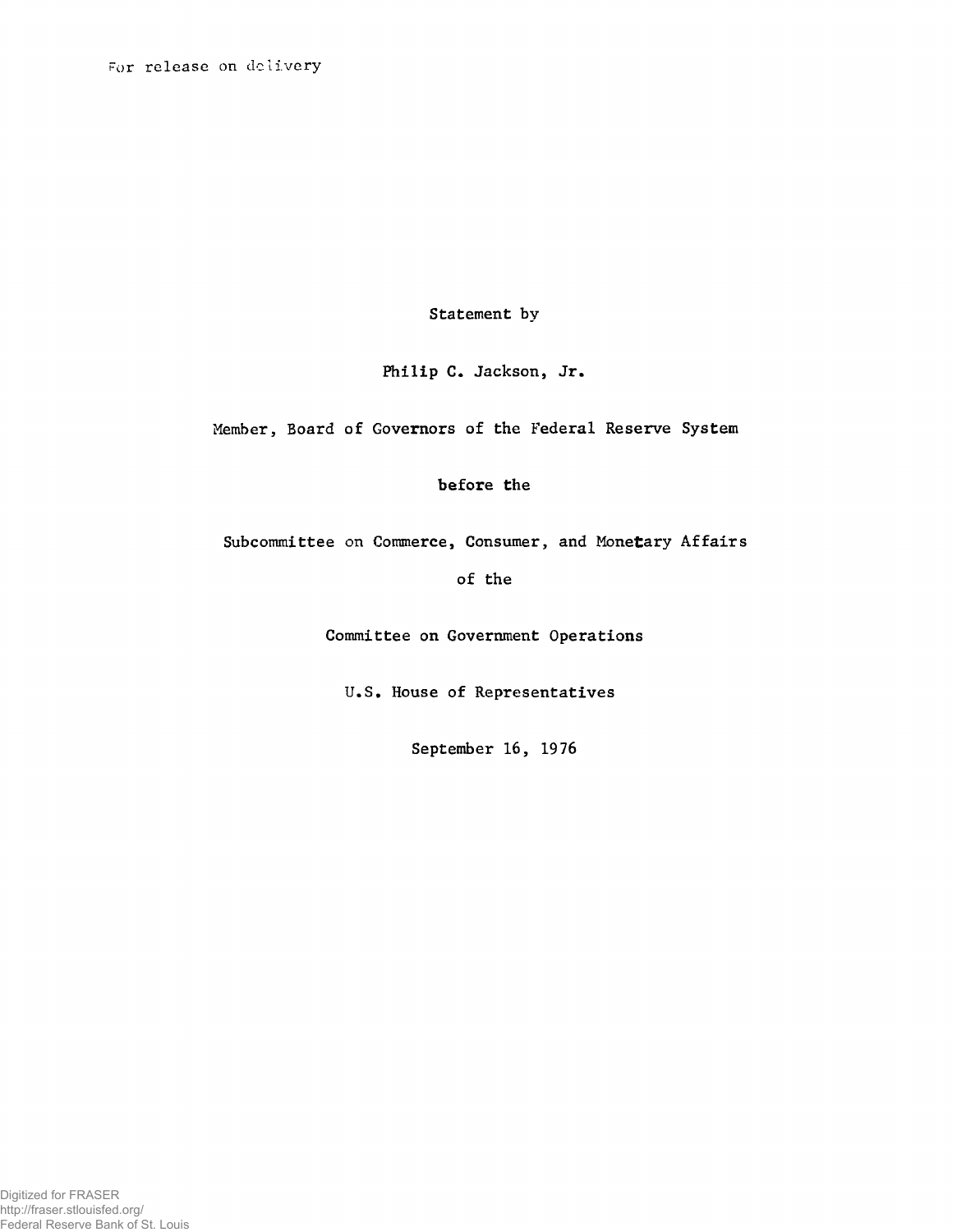I welcome the opportunity to testify today before the Subcommittee on Commerce, Consumer, and Monetary Affairs regarding the issue of enforcement of the Truth in Lending Act. The Board appreciates your interest in our enforcement efforts. As you are aware, the Board's staff and members of the Subcommittee staff have met on a number of occasions during the last few weeks in preparation for these hearings. I would like to begin by presenting an overview of the Federal Reserve System's previous enforcement effort of Truth in Lending and its new plan for enforcement of all consumer laws and regulations in the future.

The Federal Reserve System has a dual responsibility under the Truth in Lending Act. First, the Board of Governors has the responsibility to issue regulations to implement the Act. To this end, the Board issued Regulation Z in 1969. These regulations apply to all persons and entities who regularly extend consumer credit. This task also includes the issuance of numerous amendments and interpretations designed to resolve uncertainties as to the impact of the legislation. The staff has also issued more than  $1,100$  public position letters regarding the Regulation.

While the Board's emphasis has been on rulewriting, the Federal Reserve System also has responsibility to enforce the Regulation among some 1,050 State chartered banks that are members of the System. This enforcement responsibility is carried out in the first instance by the 12 Federal Reserve Banks, which maintain a force of examining personnel who perform annual examinations of the State member banks.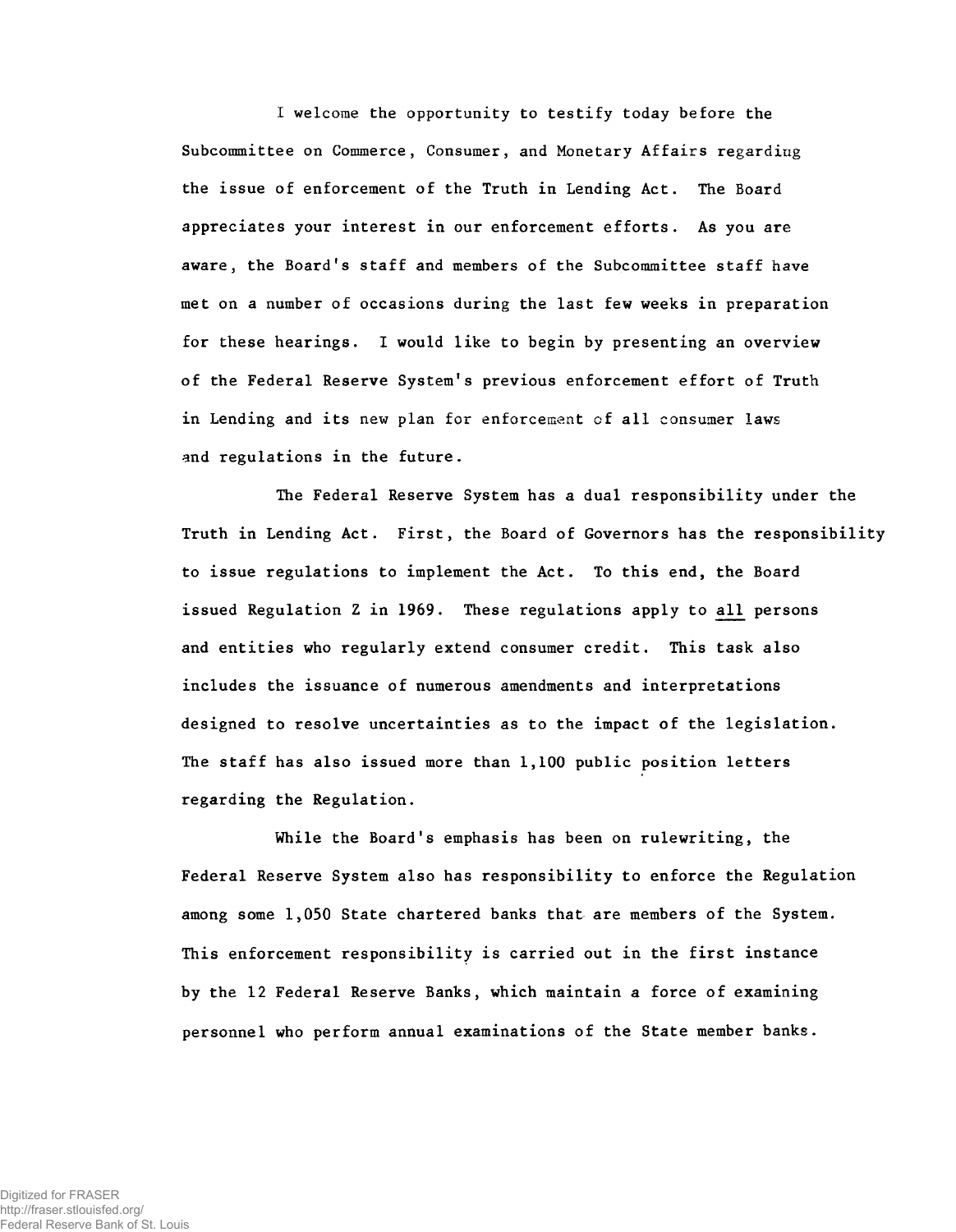Compliance by State member banks is monitored through a review of each bank's formal policies and procedures, as well as an examination of the actual practices followed. To illustrate, compliance with Truth in Lending requirements is verified through review of the bank's policies and procedures in granting direct and indirect consumer loans, the disclosure forms used in connection with those loans, and copies of its advertising. Violations are called to the attention of management with a view toward informing the bank of the law's requirements, obtaining correction, and getting the bank to adopt measures to prevent future occurrences. Violations and the bank management's plan for correction are also noted on a separate page in the Examination Report (page  $5(1)$ ), a sample copy of which is attached. Depending upon the nature and seriousness of the violation, the Federal Reserve Bank, in transmitting a copy of the Examination Report to the bank, may highlight the violation and ask for management's response by a given date as to the action taken to prevent recurrences of the violation. Of course, during any subsequent examination, a determination is made as to whether violations previously cited have been corrected.

Enforcement of the Truth in Lending Act is also carried out through the investigation of consumer complaints concerning the State member banks. During the first half of 1976, the 12 Federal Reserve Banks handled 1,131 complaints. Two-thirds of these complaints were investigated by the Reserve Banks, as they related to State member banks.

**-2-**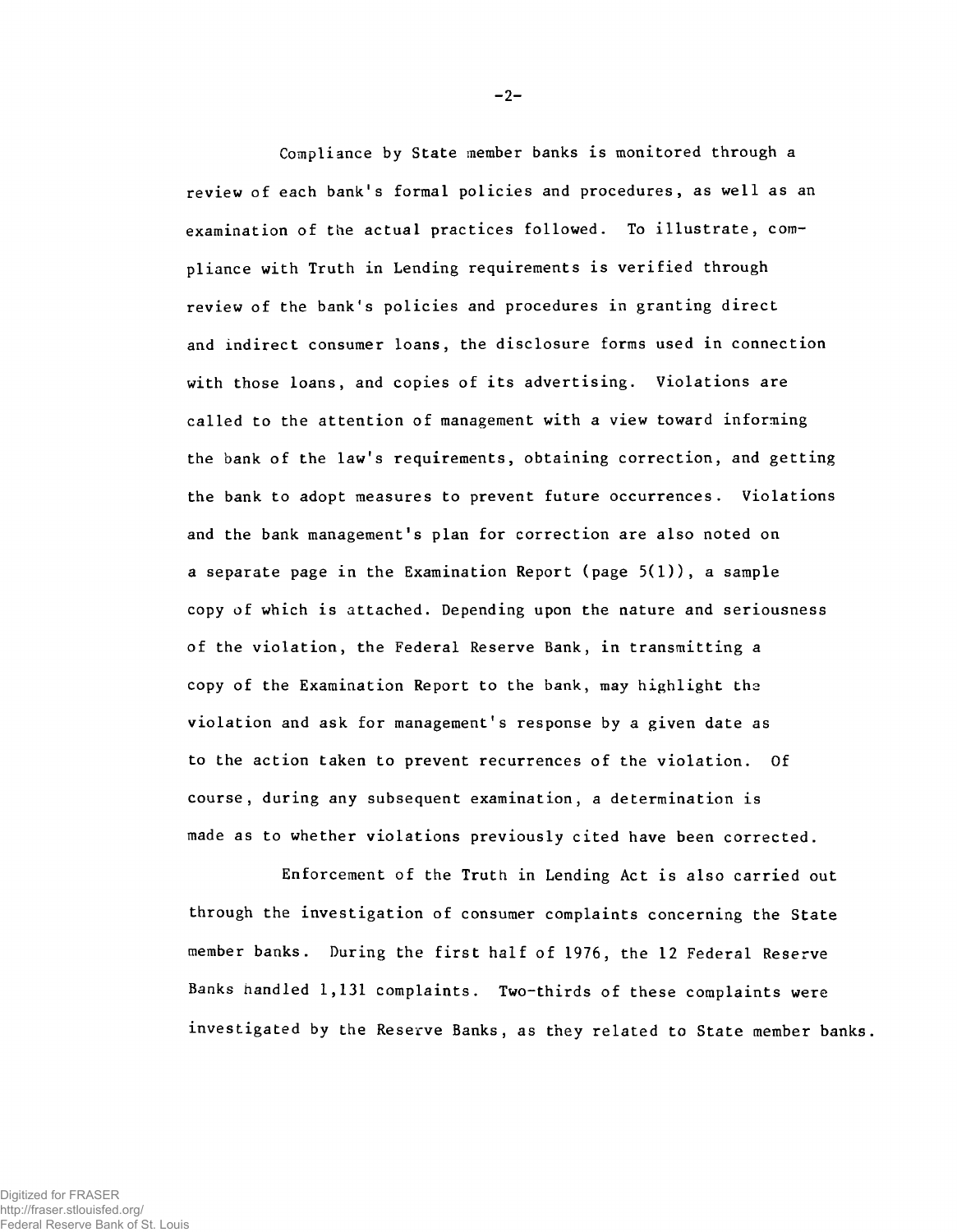The remaining one-third involved creditors not under the System's direct supervision and were forwarded to the appropriate enforcement agency. Where violations of the Act have been found, the banks are told to correct them. The Board is made aware of compliance deficiencies at State member banks by the Reserve Banks which prepare a quarterly report for the Board summarizing the consumer complaint activity.

The Board and the Federal Reserve Banks have taken a number of steps to provide examiners with the training and investigatory tools needed to perform effective Truth in Lending compliance reviews. Before Regulation Z became effective (July 1, 1969), members of the Board's staff conducted seminars for examiners at the Federal Reserve Banks explaining the requirements of the Regulation. This program was repeated in 1973. In addition, the Board prepared an extensive examination manual and checklist on Truth in Lending designed to be used by examiners for enforcing Regulation Z. In connection with the Fair Credit Billing Act, the Board conducted intensive reviews of the new requirements for both the key examination personnel of the Reserve Banks and for persons from the other Federal enforcement agencies. In addition, the Federal Reserve Banks have held numerous training sessions for examiners, particularly newly appointed examiners.

Each System examiner attends our Assistant Examiner and Examiner Schools which devote time to explaining Regulation Z and to training examiners to determine whether State member banks

**-3-**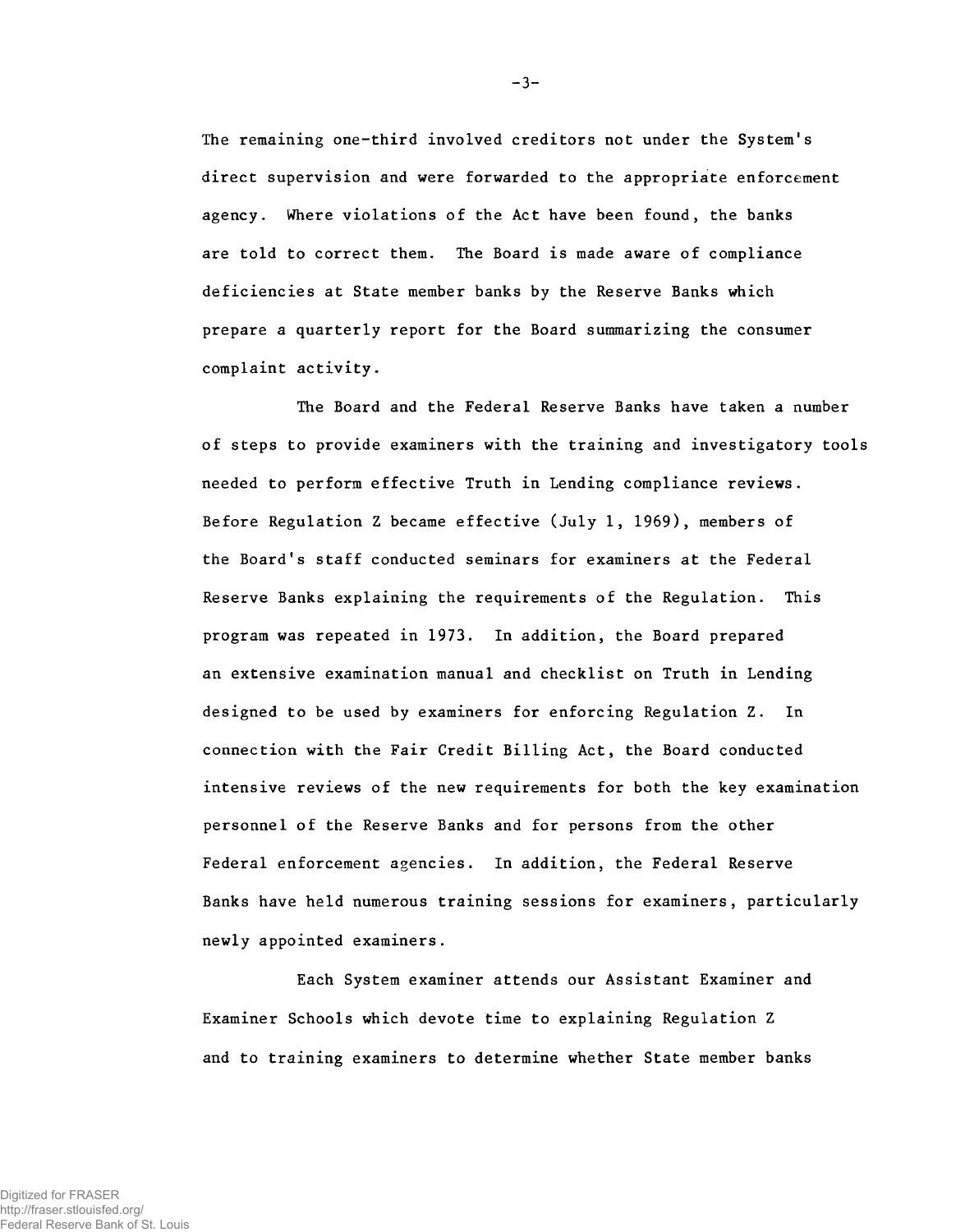are in compliance with the law. It should be noted that some examiners **from State banking departments also attend the System's schools.**

Since enactment of the Truth in Lending Act in 1968, the Board has conducted an extensive consumer and creditor educational program relating to the Act and Regulation Z. Education to assist the consumer in understanding the information and other benefits that the legislation is intended to provide is regarded as very important. Newspaper articles, interviews, and radio appearances continue to be used in our efforts to acquaint the general public with the Truth in Lending Act. Consumer affairs liaison officers and staff at the Federal Reserve Banks also conduct frequent meetings and seminars for creditor and consumer groups.

The Board believes that education of creditors is an important device in preventing noncompliance problems. As an example of this educational program, following the passage of the recent Fair Credit Billing Amendments to the Act and the Board's issuance of implementing amendments to Regulation Z, the Board's staff participated in numerous meetings and seminars for the purpose of explaining to creditors the new provisions and requirements. Approximately 6,200 creditors attended these meetings which were held throughout the United States during 1975.

The System has also distributed more than two million copies of a pamphlet that contains both the Act and Regulation Z, as well as questions and answers concerning compliance matters. In addition, more than three and one half million copies of a leaflet explaining the basics of Truth in Lending to consumers have been distributed, including

**-4-**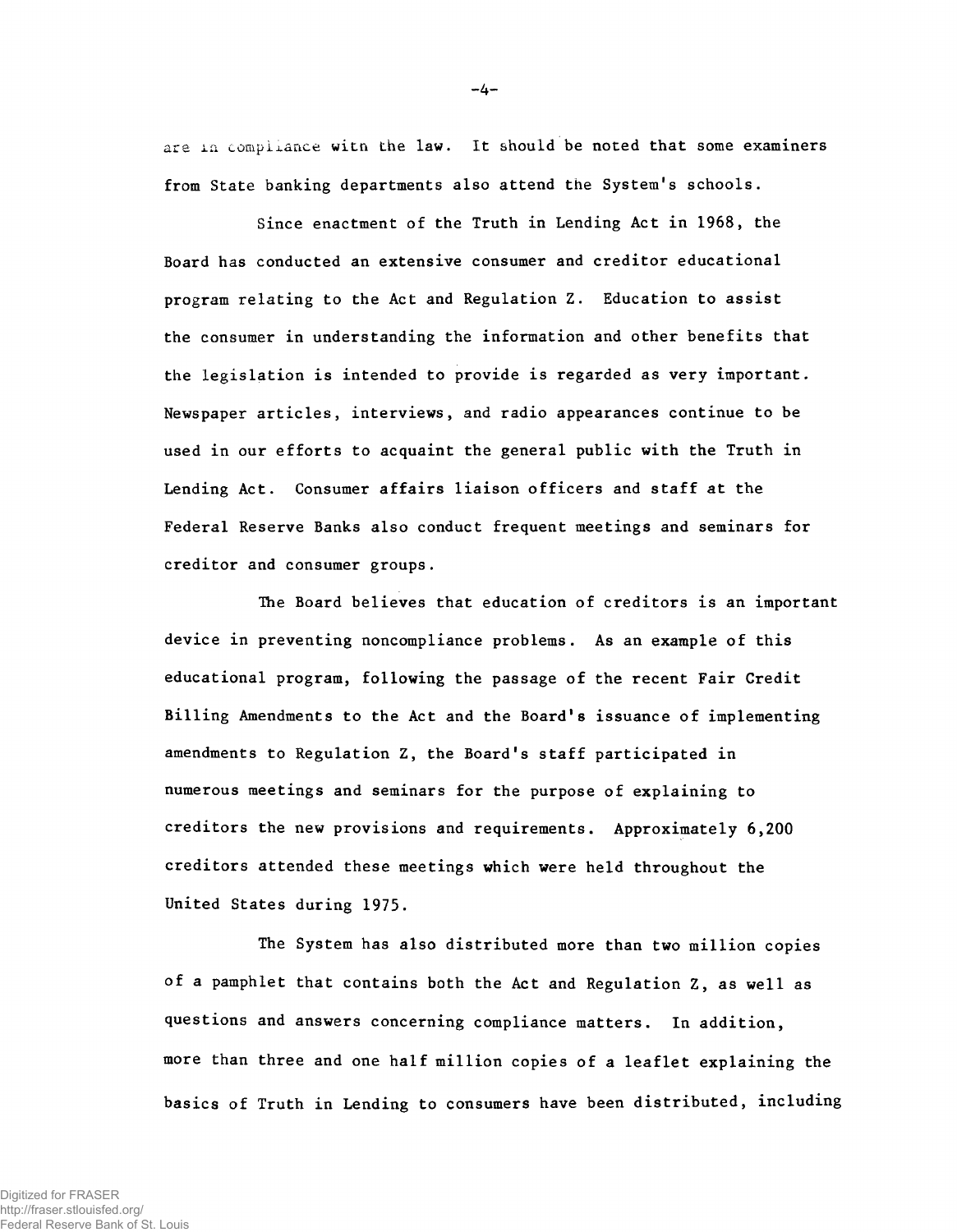more than a half-million copies of a Spanish language version. Our staff is developing similar pamphlets on the provisions of the Fair Credit Billing and Equal Credit Opportunity Acts.

Up to this point, the System has been able to utilize the standard bank examination process to determine State-member bank compliance with Truth in Lending. However, with the growth of consumer credit legislation, we recognize the need for expanding our enforcement efforts. These new consumer-oriented laws, all of which have been enacted during the past two years, include the Fair Credit Billing Act, Equal Credit Opportunity Act, Consumer Leasing Act, Home Mortgage Disclosure Act, Real Estate Settlement Procedures Act, and the provisions of the Federal Trade Commission Improvement Act relating to unfair and deceptive acts and practices by banks. In recognition of this expansion, the Board has recently approved the following program:

1. The establishment of a special consumer compliance examination school to be held in Washington, D.C. This school will acquaint examiners more fully with the requirements of the many consumer credit regulations and the methods for enforcing them. The first school is scheduled to begin September 27, 1976 and additional schools will be scheduled thereafter. I have attached a copy of the agenda to my written statement.

2. Institution of an intensive educational and advisory service in each Federal Reserve Bank to assist State member banks

**-5-**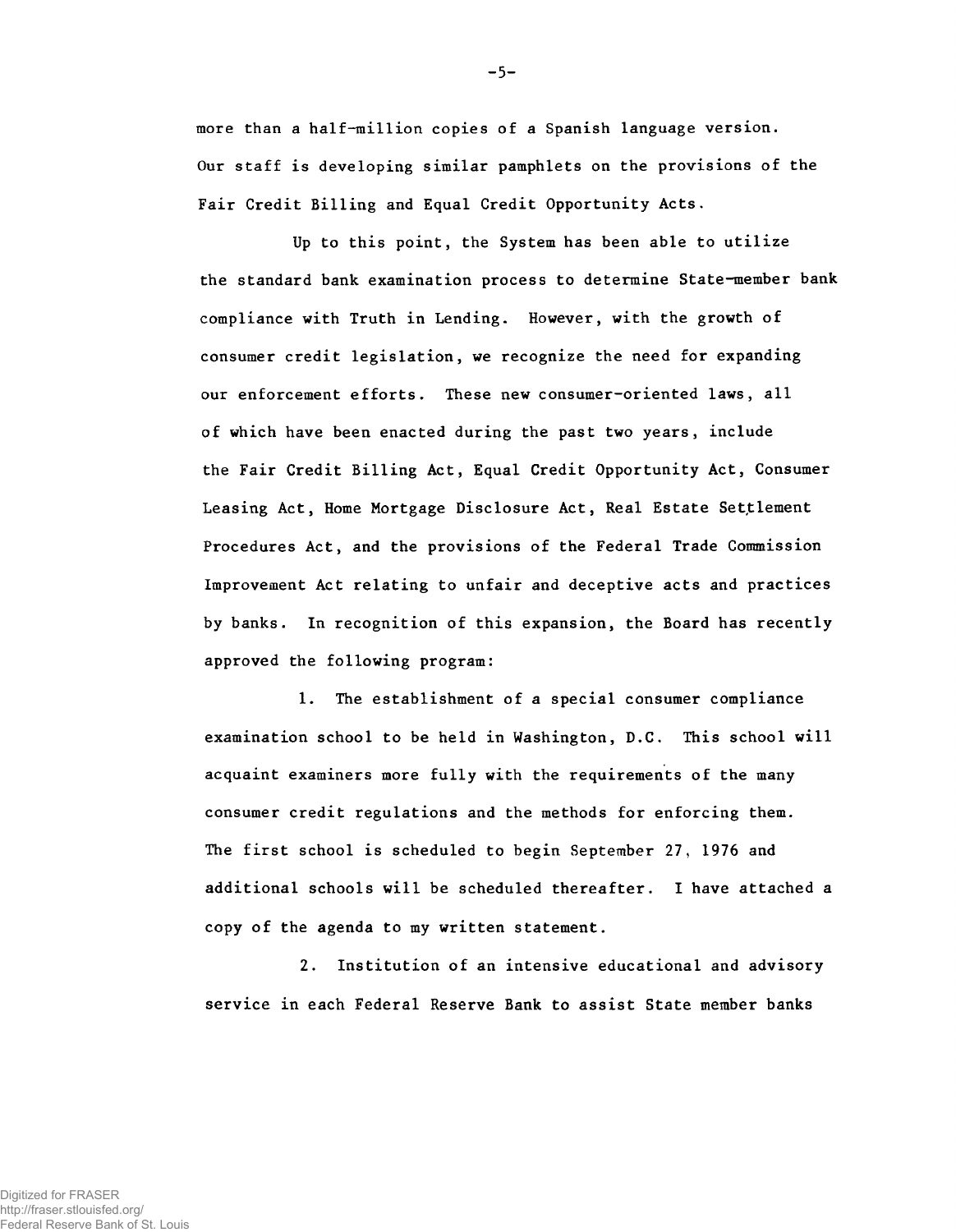**in their efforts toward compliance. Each Reserve Bank is establishing a team of specialists to assist State member banks in complying with the Board's consumer regulations.**

3. Special examination of State member banks will shortly be initiated by bank examiners who have received special training in the consumer credit regulations. These examinations ordinarily would be conducted and scheduled to coincide with the regular commercial examinations, but they may, at times, be scheduled separately. After the first 24 months of the program (December 31, 1978), a thorough evaluation of the program would be conducted.

4. The immediate formation of a special Task Force, comprised of representatives from the Board and the examining departments of the Federal Reserve Banks, to study and promptly report to the Board on the following issues:

> a. The implementation of specific examination procedures to carry out consumer regulation compliance.

b. The appropriate sample size needed to measure a bank's compliance with the regulations, e.g., the quantity of disclosure forms, finance charge computations, and annual percentage rate calculations to be reviewed.

c. The determination of what steps should be taken when violations are discovered.

d. The expansion of the System's Public Education Program to inform creditors and consumers about the new consumer legislation.

**-6-**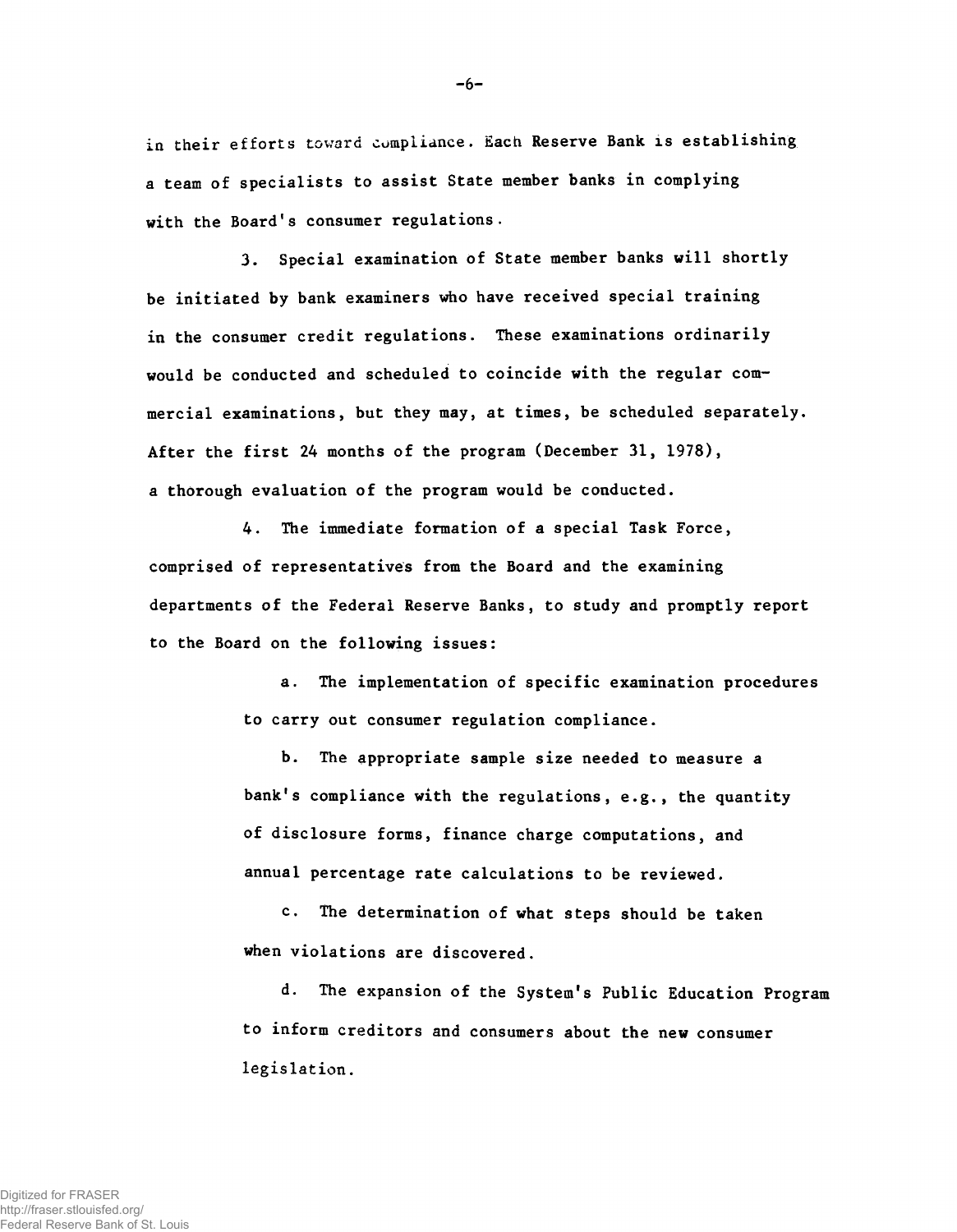5. The System plans to involve the new Consumer Advisory Council to the fullest extent possible in bringing to its attention Truth in Lending abuses.

The efforts outlined above should result in an even more effective enforcement program. In this connection, the Comptroller of the Currency and the Federal Deposit Insurance. Corporation have also been evaluating existing procedures. During the last three months, Board staff has been working with the staffs of these two agencies toward developing a uniform approach to examinations of commercial banks. To date, the product of this effort includes development of examination manuals, report pages, training manuals, and interagency instructors for the agencies' consumer regulations training schools.

The Subcommittee also requested that the Board present its position on the merits of three issues relating to noncompliance disclosure. These issues are:

1. Notification to individual borrowers that their loan transaction may contain a violation of some section of Truth in Lending regulations;

2. Disclosure through the media of the degree of individual bank noncompliance with Truth in Lending regulations; and

3. The relationship of disclosure to the self-enforcing nature of the Truth in Lending Act.

The Board believes it would be premature to take positions on these issues prior to receipt of the Task Force report mentioned earlier. These issues involve numerous and difficult considerations which the Board believes need further analysis and experience before

**-7-**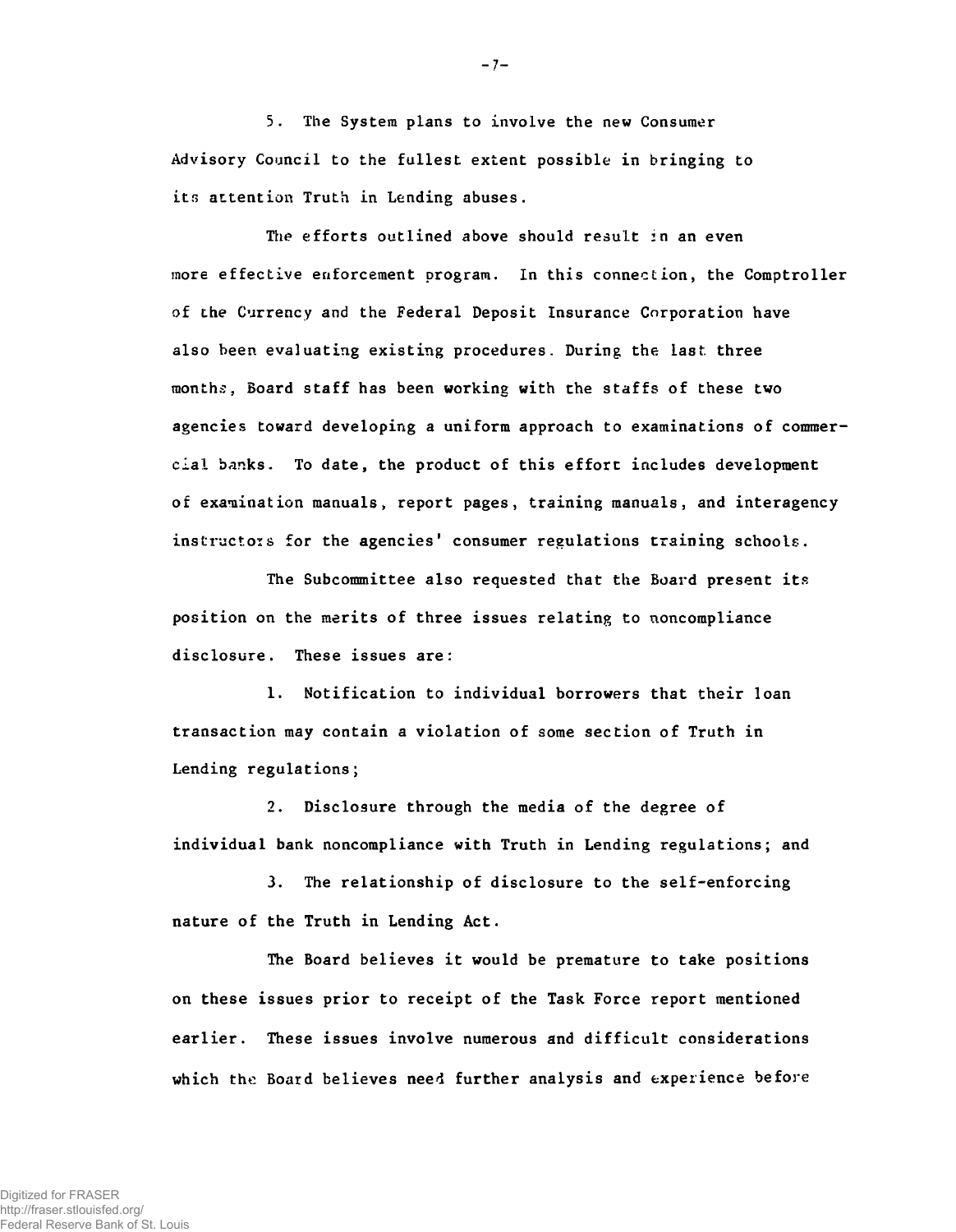**being decided. I can assure you, however, that the Board will give these matters their deserved attention, and I would be happy to report to you when the Board finally adopts its positions. However, in order to be as helpful to this Subcommittee as possible, I would like to now raise some of our primary concerns with the points you mention.**

**and reports to the Congress, the majority of violations of the Truth in Lending Act are purely technical in nature. Given the highly complex nature of the Regulation, technical violations will occur due to unintentional and inevitable human error. An example of such an error would be the failure to denote a prepaid finance charge as such (although it is disclosed as a finance charge). In most violations, the customer is neither overcharged nor misled. It may be unwarranted to notify borrowers and/or the media that a bank has committed such technical violations. Such a procedure may unduly encourage a proliferation of civil actions to be brought against the offending bank even when only technical violations have occurred. As the Board has repeatedly indicated both in testimony**

**reflects the impact of the civil liability considerations. The threat of severe penalties for relatively minor technical violations has led many creditors to seek greater certainty by requesting official Board amendments and interpretations, which further complicate the Regulation. Although private causes of action provide an important Much of the present complexity of the Act and Regulation Z** carefully review the present  $\mathbb{E}[x]$  is lightly provisions to determine enforcement tool for the Act, where Believes that Congress should

- **8**-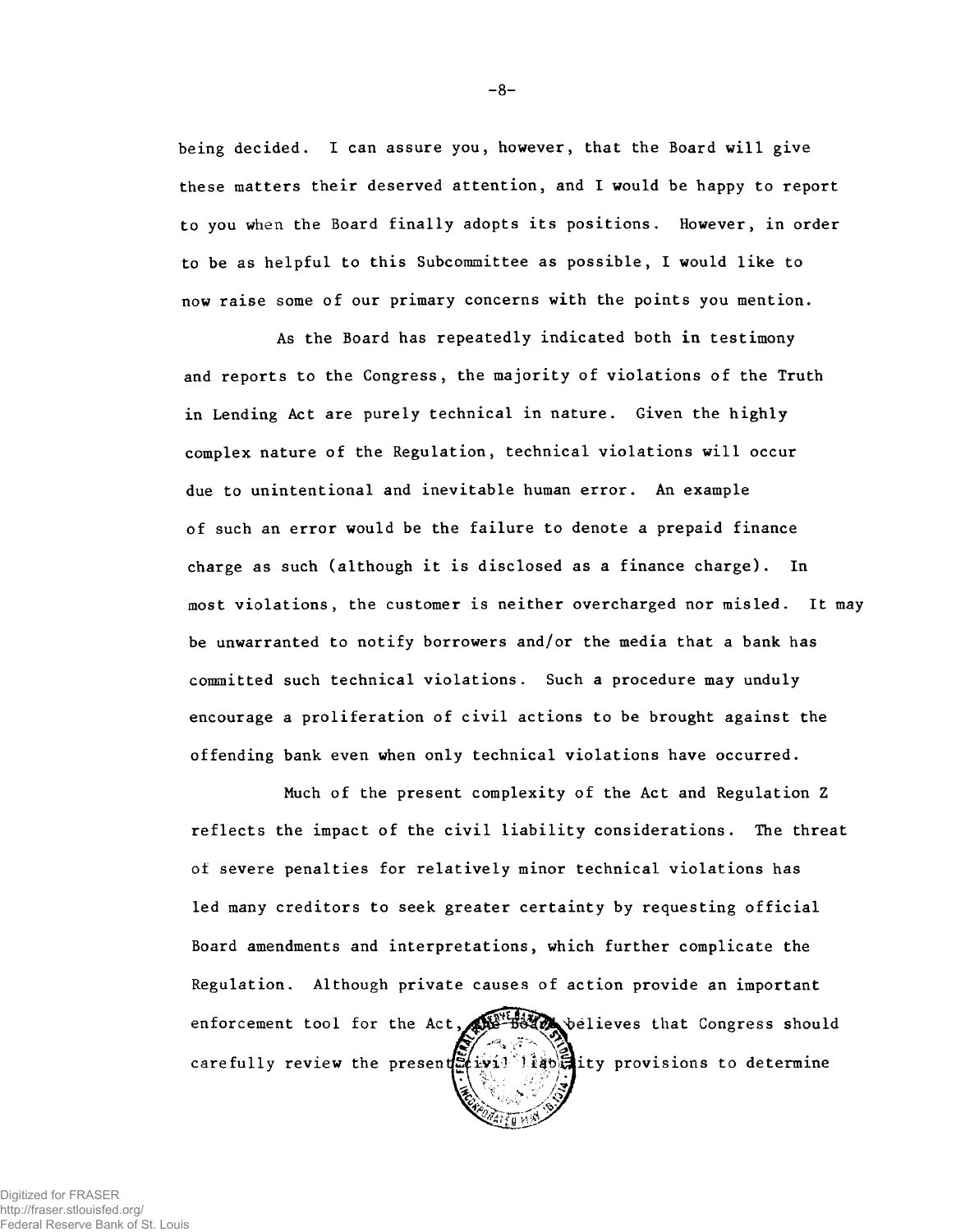whether modification of them might reduce needless litigation and the resulting regulatory complications.

The Board has taken one action and is considering another that may assist in reducing unnecessary litigation. The Board has adopted procedures implementing the provisions of Public Laws 94-222 and 94-239, which provide a defense for creditors relying upon letters issued by duly authorized officials of the Board in connection with Regulations B and Z. In addition, the Board is considering the development of standardized Truth in Lending disclosure forms, or portions of forms, on which creditors could rely in complying with the Act. It is hoped that these forms will prove especially beneficial to those creditors, such as small retailers, who do not have access to, or cannot afford, specialized legal counsel to design their own forms.

While these measures should reduce the present volume of litigation and help alleviate confusion resulting from the complexity of the Act and the Regulation, the Board has asked that Congress also study the possibility of limiting the penalty provisions of the statute to violations that actually interfere with the consumer's ability to make meaningful comparisons of credit terms. Only a limited number of terms seem to be genuinely helpful in this regard. These probably include the annual percentage rate, the finance charge, the amount financed, and the repayment schedule. Perhaps only material misstatements of these terms should be brought to the attention of consumers and civil liability only attach where such misstatements have occurred. This would leave technical violations to be dealt

 $-9 -$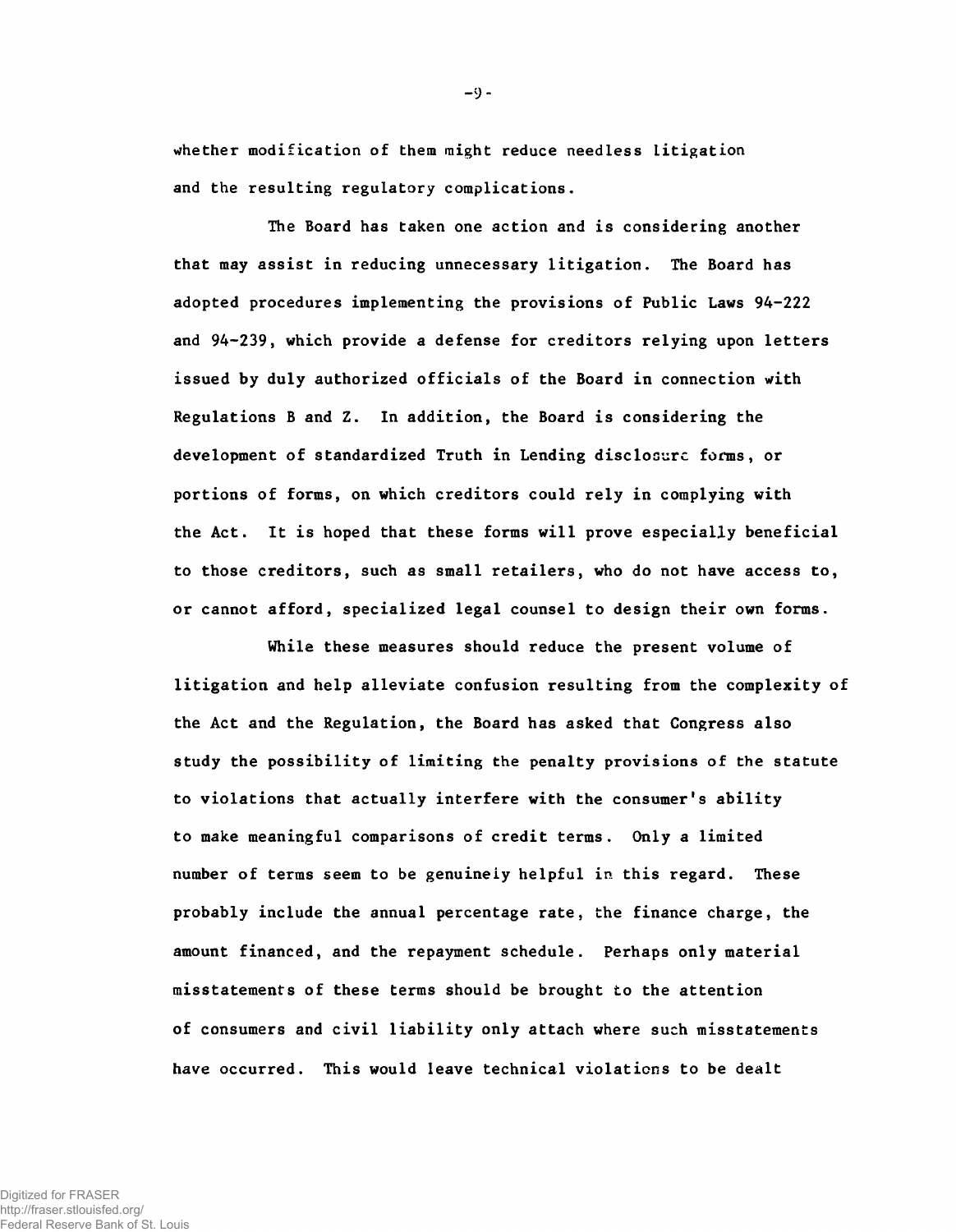with by administrative remedies. Under present law, a creditor may be penalized for purely technical violations of which the consumer may have been unaware at the time and which in no way entered into the decision to accept or reject the credit terms offered. This situation lends itself to abuse and has overburdened some courts with Truth in Lending litigation.

From 1972 through September, 1975, approximately 6,100 suits have been filed in Federal District courts alleging violations of the Truth in Lending Act This indicates to some degree that the selfenforcement mechanism within the Act is being exercised. Many of these suits, however, were the result of technical violations being committed and were not initiated solely on the basis of a violation of the Act, but as a part of a bankruptcy or other collection proceeding; thus, it would appear that the thrust of civil actions brought under the Act has not been directed to improving those pertinent disclosure items vhich assist consumers in shopping for credit. The Board shares the concern of Congress that these issues concerning compliance with the Truth in Lending Act and other consumer-oriented regulations must be resolved.

The Board sincerely appreciates the opportunity to come before this Committee and to be of assistance to the Committee in its oversight responsibilities. I would be more than glad to answer any questions you may have. Thank you Mr. Chairman.

 $-10-$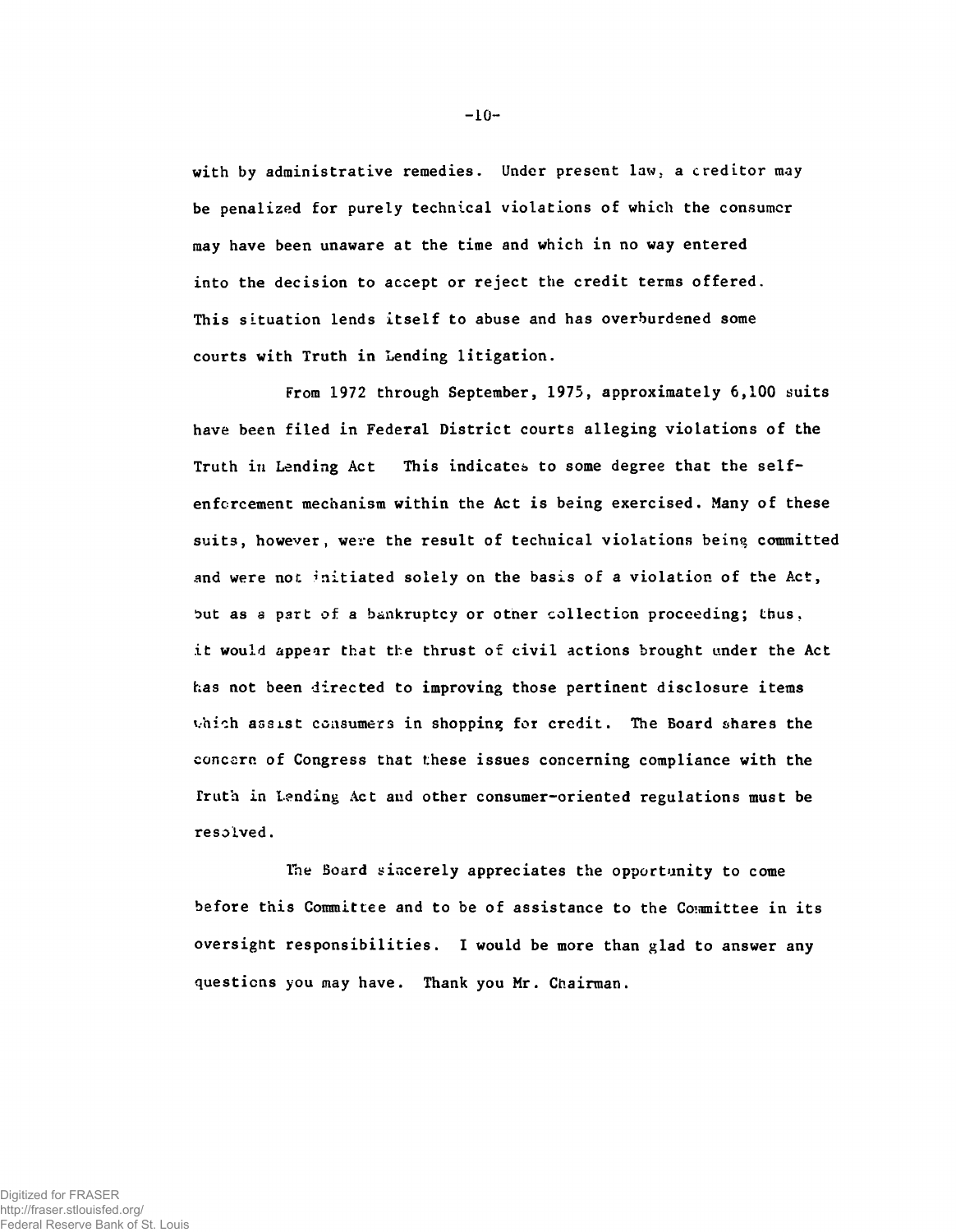## **OSCA School for Examiners First Session**

Week of September 27, 1976

| $\rm P$        |                |                                                                               |                                                                                  |                                                                         |                                                                                      |                                                                                                    |
|----------------|----------------|-------------------------------------------------------------------------------|----------------------------------------------------------------------------------|-------------------------------------------------------------------------|--------------------------------------------------------------------------------------|----------------------------------------------------------------------------------------------------|
| errio          | Time           | Nonday<br>September 27                                                        | Tuesday<br>September 28                                                          | Wednesday<br>September 29                                               | Thursday<br>September 30                                                             | Friday<br>October 1                                                                                |
| $\mathbf{1}$   | 9:00<br>9:55   | Introductory comments Fair Credit Billing<br>Gov. Jackson<br>Janet Hart       | Glenn Loney                                                                      | Municipal Securities<br>Dealer Bank Activities<br>$\star$<br>N. Shupeck | ECOA Case Study<br>Committee Report                                                  | Examiners'<br>Responsibilities;<br>FRBank Authority;<br>Enforcement Actions                        |
| $\overline{2}$ | 10:10<br>11:00 | Reg. B<br>(present rules)<br>N. Butler                                        | Fair Credit Practices<br>Examination Procedures<br>E. Schmelzer and<br>B. Silver | MSD (cont.)<br>$\star$<br>Examination Proc.<br>M. Schoenfeld            | ECOA Case Study<br>$(cont.)$ include<br>class discussion                             | Critique                                                                                           |
| 3              | 11:05<br>12:00 | Reg. B (cont.)<br>and Fair Credit<br>Reporting<br>A. Geary                    | Reg. B. (proposed)<br>and Title VIII<br>N. Butler                                | Reg. U<br>$\star$<br>R. Lacoste                                         | $11:05 - 11:35$<br>$Reg. Q - A. Raiken$<br>$11:36 - 12:00$<br>Flood Ins. - R. Insley | Summary<br>Future Prospects<br>Presentation of<br>Certificates<br>J. Kluckman                      |
| 4              | 1:00<br>1:55   | Truth in Lending<br>E. Schmelzer                                              | Reg. C<br>R. Plows                                                               | Fair Credit Practices<br>Case Study<br>Committee Report                 | RESPA and<br>Unfair and Deceptive<br>Practices<br>M. Medvin                          | * FCP Case Study<br>Group consisting<br>of students not<br>involved in SCR                         |
| 5              | 2:00<br>2:55   | TIL (cont.)<br>M. Stewart                                                     | Panel - ECOA staff<br>Examination<br>techniques for                              | FCP Case Study<br>(cont.) include<br>class discussion                   | Compliance<br>Reporting<br>including:                                                | programs will<br>meet in separate<br>classroom.                                                    |
| 6              | 3:10<br>4:00   | Consumer Education<br>C. Aldrich<br>Consumer Complaint<br>Procedures-K. Casey | discovery of<br>discrimination                                                   | Reg. $G \star \star$<br>M. Schoenfeld                                   | Ini form<br>Compliance<br>Report;                                                    | ** ECOA Case Study<br>Group consisting<br>of students not<br>involved in SCR<br>programs $with 11$ |
| 7              | 4:05<br>5:00   | Fair Credit Reporting<br>M. English                                           | Consumer Leasing<br>L. Barr                                                      | Regs. T and X<br>**<br>R. Lacoste                                       | Reporting<br>Standards;<br>Commonly<br>Found<br>Violations                           | meet in separate<br>classroom.                                                                     |